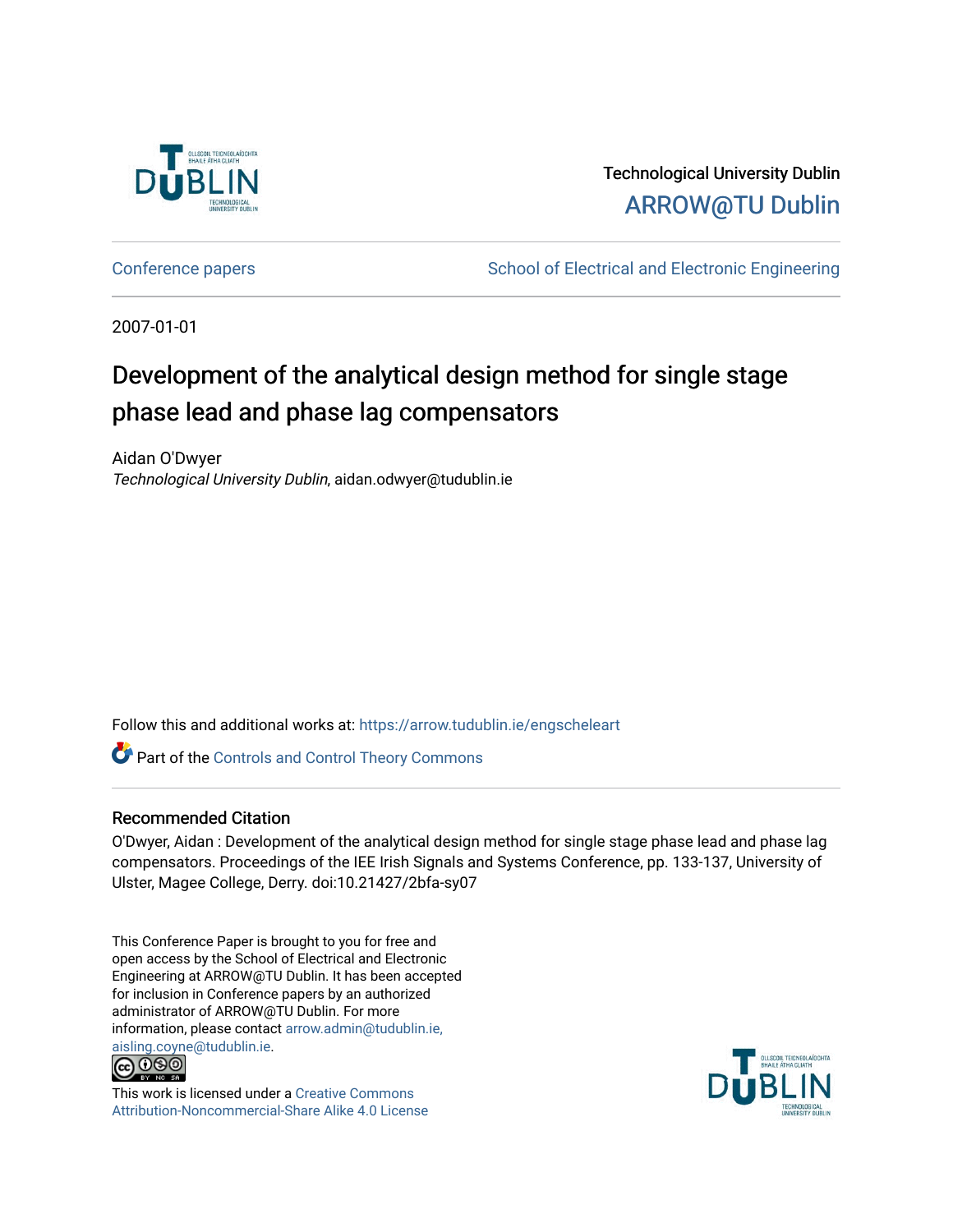# Development of the Analytical Design Method for Single Stage Phase Lead and Phase Lag Compensators

**Aidan O'Dwyer** 

*School of Control Systems and Electrical Engineering, Dublin Institute of Technology, Kevin St., Dublin 8, Ireland aidan.odwyer@dit.ie*

\_\_\_\_\_\_\_\_\_\_\_\_\_\_\_\_\_\_\_\_\_\_\_\_\_\_\_\_\_\_\_\_\_\_\_\_\_\_\_\_\_\_\_\_\_\_\_\_\_\_\_\_\_\_\_\_\_\_\_\_\_\_\_\_\_\_\_\_\_\_\_\_\_\_\_\_\_\_\_\_\_\_\_\_\_\_\_\_\_\_

*Abstract –* **The design of phase lead and phase lag compensators in the frequency domain, using the Bode diagram, is a commonly used method of designing control systems and is taught in many undergraduate and postgraduate courses in control engineering. The graphical trial and error procedure used may be replaced by an analytical procedure. However, the analytical approach tends to be formulated as a "black-box" approach in textbooks, without engineering insight. This paper presents the full development of the analytical design procedure. The instructional approach has been successfully used by the author over the past two academic years.** 

**\_\_\_\_\_\_\_\_\_\_\_\_\_\_\_\_\_\_\_\_\_\_\_\_\_\_\_\_\_\_\_\_\_\_\_\_\_\_\_\_\_\_\_\_\_\_\_\_\_\_\_\_\_\_\_\_\_\_\_\_\_\_\_\_\_\_\_\_\_\_\_\_\_\_\_\_\_\_\_\_\_\_\_\_\_\_\_\_\_\_**

*Keywords –* **cascade compensators, frequency domain, analytical**

#### I INTRODUCTION

The use of frequency domain controller design procedures is a staple part of the undergraduate experience in control engineering. There is some evidence that such procedures are used in many industrial design problems [1]. In particular, the design of series or cascade compensators in the frequency domain is popular, partly because the procedure may be used if the process to be controlled is unknown and only experimental data is available [1]. Considering single stage continuous-time phase lead or phase lag compensators in particular, the conventional design approach is a trial and error one, based most commonly on a Bode diagram.

The first analytical design method for continuous-time phase lead controllers was proposed over thirty years ago by Wakeland [2]; subsequently, Mitchell [3] modified the method to allow design of continuous-time phase lag controllers. Other analytical design procedures have been detailed in the continuous-time domain [1], [4], [5] and in the discrete-time domain [6]. However, analytical design methods have not received much attention in textbooks; in a survey of twenty-nine textbooks [7- 35], the author has found just three textbooks which outline continuous-time analytical methods [12], [25], [30], with Dorf and Bishop [12] outlining the methods of Wakeland [2] and Mitchell [3], and Phillips and Harbor [25] and Shahian and Hassul [30] outlining the method of Phillips [4].

This paper will consider the analytical design procedure outlined by Wakeland [2] and Mitchell [3], and recently detailed by Wang [1]. In Dorf and Bishop [12], the method is presented as a recipe for controller design, based on the user specification of

the desired gain crossover frequency,  $\omega_c$  and the desired phase margin,  $\phi_m$ . In teaching the method from the book, it is the author's experience that students dislike the method, due to the lack of transparency of the design procedure. This issue has been partly addressed by Wang [1], who presents an outline development of the unique analytical solution to the continuous time, single stage phase lead and phase lag controller design approach. However, Wang [1] uses a different notation to that used by Dorf and Bishop [12].

 This paper details the step-by-step full development of the analytical method, in a studentfriendly manner, in an extension of the information provided by Wang [1] and Dorf and Bishop [12]. The author has found that teaching the analytical method by firstly introducing this full development of the analytical procedure, followed by the demonstration of the advantages of the analytical approach over the more commonly used trial and error graphical approach, through simulation examples, has led to wider student acceptance of the approach.

#### II DESIGN PROCEDURE RECIPE

A single stage compensator may be represented as

$$
G_c(s) = \frac{1 + \alpha T s}{1 + T s} \tag{1}
$$

with  $\alpha > 1$  being a lead compensator and  $\alpha < 1$  being a lag compensator. The phase contribution of the compensator at the desired gain crossover (i.e. 0 dB) frequency,  $\omega_c$ , may be straightforwardly calculated (Dorf and Bishop, [12]) as

$$
p = \tan \phi = \frac{\alpha \omega_c T - \omega_c T}{1 + \alpha (\omega_c T)^2}
$$
 (2)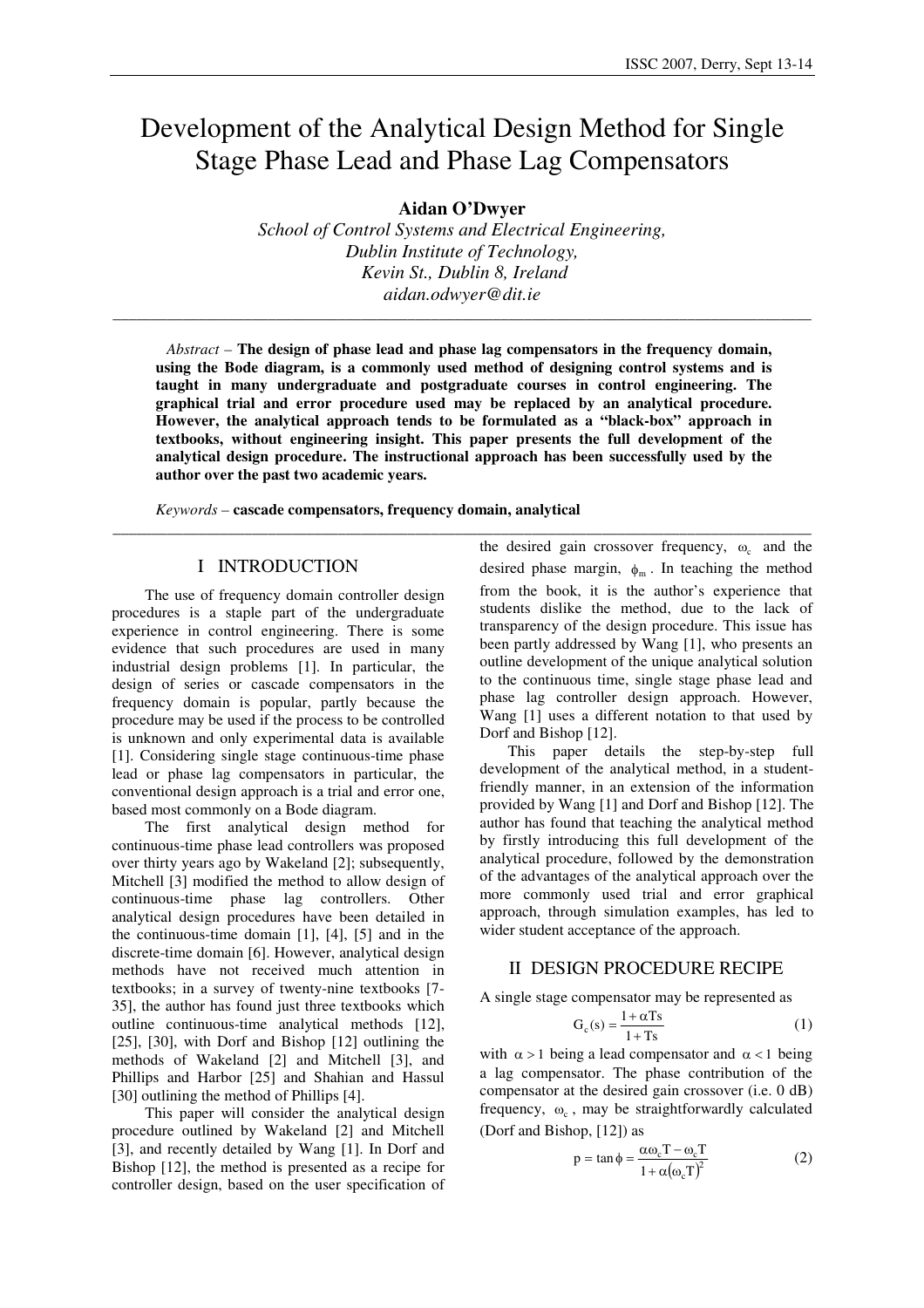Similarly, the following equation may be easily deduced, from which the magnitude of the compensator at  $\omega_c$ ,  $|G_c(j\omega_c)|$ , may be determined:

$$
c = |G_c(j\omega_c)|^2 = \frac{1 + (\alpha\omega_c T)^2}{1 + (\omega_c T)^2}
$$
(3)

Equations (2) and (3) may be used, by eliminating ω<sub>c</sub>T, to obtain a quadratic equation from which  $\alpha$ may be calculated:

$$
(p2 - c + 1)x2 + (2p2c)x + (p2c2 + c2 - c) = 0
$$
 (4)

This equation is presented [2], [3], [12], but not developed; subsequently, it is declared [2], [12] that a phase lead controller will result from this equation (i.e.  $\alpha > 1$ ), provided

$$
c > p^2 + 1 \tag{5}
$$

Similarly, it is declared [3], [12] that a phase lag controller will result from this equation (i.e.  $\alpha$  < 1), provided

$$
c < (p^2 + 1)^{-1}
$$
 (6)

Neither of these statements is developed. Finally, having determined  $\alpha$ , it is stated [2], [3], [12] that

$$
T = \frac{1}{\omega_c} \sqrt{\frac{1 - c}{c - \alpha^2}}
$$
 (7)

The analytical design procedure has been summarised by the following recipe [12]:

- Select desired crossover frequency,  $\omega_c$
- Determine phase margin desired, and therefore the required phase from the compensator,  $\phi$ . Then  $p = \tan \phi$ .
- Determine the magnitude of the compensator required, M, in dB. Calculate  $c = 10^{0.1M}$ .
- Check if  $c > p^2 + 1$  (lead compensator) or if  $c < (p^2 + 1)^{-1}$  (lag compensator).
- Determine  $\alpha$  from the solution of equation (4):  $(p^2 - c + 1)\alpha^2 + (2p^2c)\alpha + (p^2c^2 + c^2 - c) = 0$
- Determine T from equation (7):  $T = \frac{1}{\omega_c} \sqrt{\frac{1 C}{c \alpha^2}}$  $T = \frac{1}{\omega_c} \sqrt{\frac{1 - c}{c - \alpha}}$ −  $=\frac{1}{\omega_c}\sqrt{\frac{1-c}{c-\alpha^2}}$ .

# III DEVELOPMENT OF EQUATIONS (5) AND (6), AND EQUATIONS FOR  $\alpha$ , T

#### *a) Development of equations (5) and (6)*

In this section of the paper, the analytical procedure outlined by Wang [1] is modified and simplified. An explicit equation for  $\alpha$  may be developed by eliminating  $\omega_c T$  from equations (2) and (3). Following the development of Wang [1], label  $\alpha\omega_c$  T =  $\sigma$ . Then, equations (2) and (3) become

$$
p = \frac{\sigma - \frac{\sigma}{\alpha}}{1 + \frac{\sigma^2}{\alpha}} \quad (8) \text{ and } c = \frac{1 + \sigma^2}{1 + \left(\frac{\sigma}{\alpha}\right)^2} \quad (9).
$$

It is straightforward to deduce, from equation (8), that

$$
\frac{\sigma}{\alpha} = \frac{\sigma - p}{\sigma p + 1} \tag{10}
$$

Substituting equation (10) into equation (9) allows equation (11) to be directly developed:

$$
(1 + \sigma^2)(\sigma p + 1)^2 = c[(\sigma p + 1)^2 + (\sigma - p)^2]
$$
 (11)

It is easy to show that the right hand side of equation (11) may be written as  $c(1 + \sigma^2)(1 + p^2)$  i.e. equation (11) becomes

$$
(1+\sigma^2)(\sigma p+1)^2 - c(p^2+1) = 0 \qquad (12)
$$

Now, since  $\sigma = \alpha \omega_c T > 0$ ,  $\sigma$  may be deduced from the solution of the quadratic equation

$$
(\sigma p + 1)^2 - c(p^2 + 1) = 0 \tag{13}
$$

Using the quadratic formula,

$$
\sigma = \frac{\sqrt{c(p^2 + 1) - 1}}{p}
$$
 (14)

Note that only the positive solution of equation (13) is relevant (as  $\sigma = \alpha \omega T > 0$ ).

For a phase lead controller,  $c = |G_c(j\omega_c)|^2 > 1$ ; therefore, from equation (14),  $c > p^2 + 1$  for  $\sigma > 0$ , thus proving equation (5). Interestingly, this condition implies, from equation (14), that  $\sigma > p$ ; of course, the minimum value of  $p = \tan \phi = 0$ .

For a phase lag controller,  $c = |G_c(j\omega_c)|^2 < 1$  and  $p < 0$ . Thus, from equation (14),  $\sigma > 0$  if  $c(p^2 + 1) < 1$  i.e. if  $c < (p^2 + 1)^{-1}$ , proving equation (6).

#### *b) Development of equation for* α

From equations (10) and (14),  $\alpha$  may subsequently be determined. Re-writing equation  $(10)$ ,

$$
\alpha = \frac{\sigma(\sigma p + 1)}{\sigma - p} \tag{15}
$$

Substituting equation (14) into equation (15) gives, after simple step-by-step development,

$$
\alpha = \frac{\sqrt{c} \left[ \sqrt{c(p^2 + 1)} - 1 \right]}{\sqrt{c} - \sqrt{p^2 + 1}}
$$
(16)

An alternative to equation (16) for  $\alpha$  may be determined by explicitly solving equation (4) (assuming this equation is valid). The development below is again a modified and simplified version of that of Wang [1].

$$
\alpha=\frac{-2p^2c\pm\sqrt{4p^4c^2-4\left(p^2-c+1\right)\left(p^2c^2+c^2-c\right)}}{2(p^2-c+1)}\,(19)
$$

This may be simplified in a step-by-step manner to

$$
\alpha = \frac{-p^2 c \pm |c - 1| \sqrt{c(p^2 + 1)}}{p^2 - c + 1} \tag{20}
$$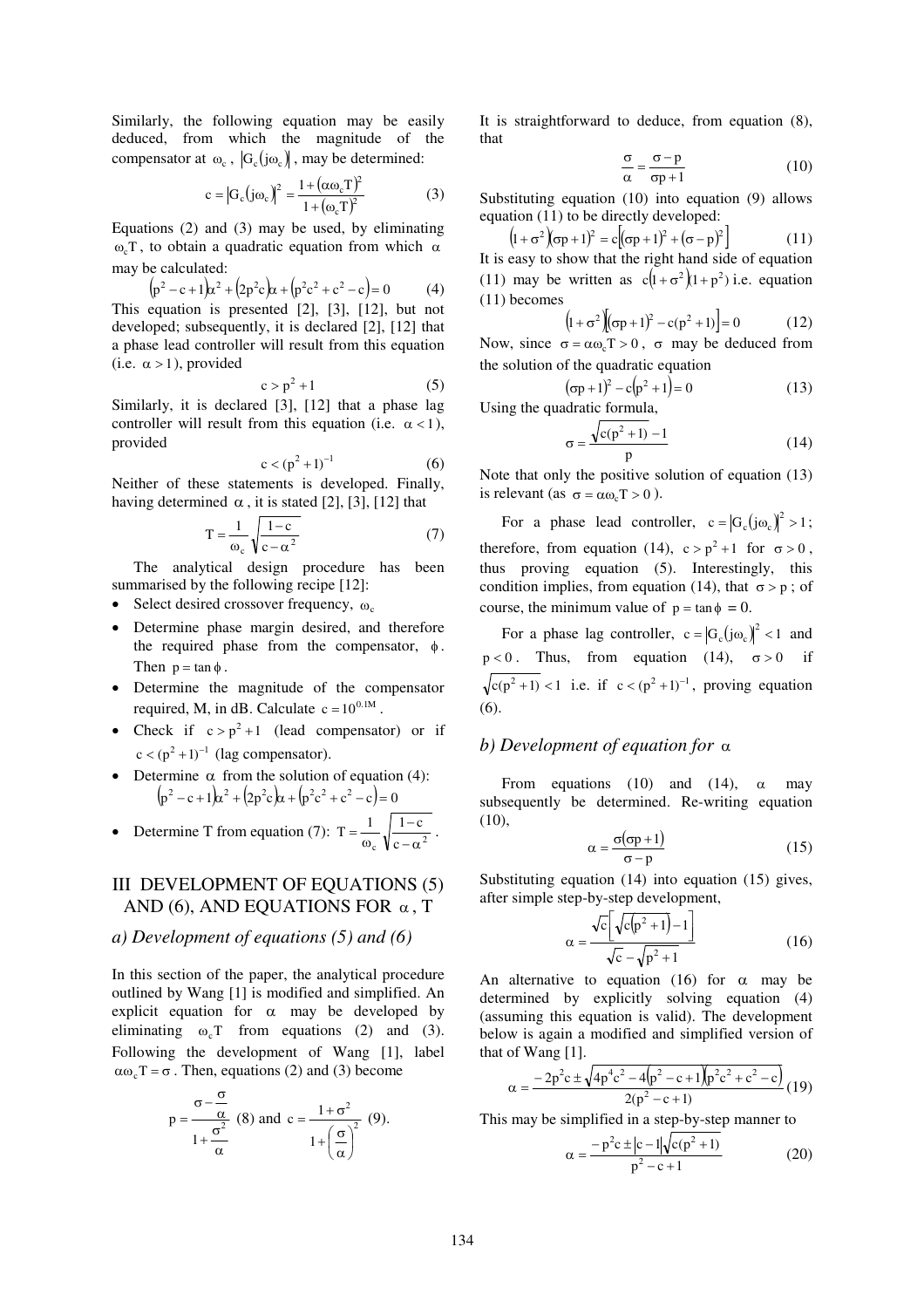In turn, for a phase lead controller (i.e. when  $c > p<sup>2</sup> + 1$ , a positive solution for  $\alpha$  from equation (20) may be determined straightforwardly to be

$$
\alpha = \frac{-p^2 c - (c - 1)\sqrt{c(p^2 + 1)}}{p^2 - c + 1} \tag{21}
$$

For a phase lag controller, (i.e. when  $c < (p^2 + 1)^{-1}$ ), a positive solution for  $\alpha$  from equation (20) may be determined easily to be

$$
\alpha = \frac{-p^2c + (1-c)\sqrt{c(p^2 + 1)}}{p^2 - c + 1}
$$
 (22)

It is straightforward to show that equation (21) or (22) is equivalent to equation (16). This indirectly demonstrates the validity of equation (4). The most convenient equation from a hand calculation or programming point of view has been found to be equation (16).

### *c) Development of equation for T*

It is straightforward to develop the equation for T, equation (7), from equation (3). An alternative to equation (7) may be deduced from equation (10), bearing in mind that  $T = \sigma/\omega_c \alpha$ . In a further simplified and modified version of the development of Wang [1], it is straightforward to deduce that

$$
T = \frac{\sqrt{c} - \sqrt{p^2 + 1}}{p\omega_c\sqrt{c}}
$$
 (23)

It is easy to verify that T>0, from equations (7) or (23), for both the phase lead and phase lag controllers, using equations (5) and (6), as appropriate. A further alternative equation for T may be easily determined from equation (2) as the positive version of

$$
T = \frac{\omega_c(\alpha - 1) \pm \sqrt{\omega_c^2(\alpha - 1)^2 - 4\alpha \omega_c^2 p^2}}{2\alpha \omega_c^2 p}
$$
 (24)

The most convenient equation from a hand calculation or programming point of view has been found to be equation (23). In particular, equation (23) is better than equation (7) for phase lag controller design, when  $c - \alpha^2$  can be close to zero, giving rise to the possibility of round-off errors.

# IV NEW SUMMARY OF THE ANALYTICAL DESIGN PROCEDURE

- Select desired crossover frequency,  $\omega_c$ .
- Determine phase margin desired, and therefore the required phase from the compensator,  $\phi$ . Then  $p = \tan \phi$ .
- Determine the magnitude of the compensator required, M, in dB. Calculate  $c = 10^{0.1M}$ .
- Check if  $c > p^2 + 1$  (lead compensator) or if  $c < (p^2 + 1)^{-1}$  (lag compensator).

• Calculate 
$$
\alpha = \frac{\sqrt{c} \left[ \sqrt{c(p^2 + 1)} - 1 \right]}{\sqrt{c} - \sqrt{p^2 + 1}}
$$

• Calculate 
$$
T = \frac{\sqrt{c} - \sqrt{p^2 + 1}}{p\omega_c\sqrt{c}}
$$
.

# V PEDAGOGICAL ISSUES

At DIT Kevin St, compensator design methods in the frequency domain are covered, as part of a suite of controller design approaches, in the Control Systems Major subject of the BE in Electrical/Electronic Engineering and the Advanced Control Systems subject of the taught ME in Advanced Engineering. Firstly, the equations and plots summarising the relationship between time domain metrics (such as overshoot and rise time) to the damping factor,  $\xi$ , and subsequently to frequency domain metrics (such as phase margin and gain crossover frequency), which are exact for closed loop systems in second order form, are introduced. Subsequently, the trial and error graphical methods for phase lead and phase lag compensator design are used to design compensators for a simple process,  $G_p(s) = 40/s(s + 3)$ , to achieve realistic time domain metrics (maximum overshoot and maximum settling time to a servo step input). These metrics translate to a desired compensated phase margin of  $45^\circ$ , and a desired  $\omega_c = 7.4$  rads/s (phase lead compensation) or a desired  $\omega_c = 2.4$  rads/s (phase lag compensation), following a standard design procedure [12]. Such a process, when compensated, will be reasonably represented in second order form. The simplicity of the problem means that compensator designs to achieve the specifications may be determined on the first iteration; the compensators determined are:

$$
\frac{1+0.189s}{1+0.096s}
$$
 (lead) and 
$$
\frac{1+4.17s}{1+23.42s}
$$
 (lag).

In subsequent checks, the phase margins of the phase lead and phase lag compensated systems are determined to be, respectively,  $41.1^0$  and  $46.6^0$ .

Then, the step-by-step development of the analytical procedure is detailed and the method is used in the example for both phase lead and phase lag controller design. Even for this simple problem, the calculation (using a hand-held calculator) of the compensators using the equations is more straightforward than the graphical approach. The compensators determined are:

$$
\frac{1+0.193s}{1+0.085s}
$$
 (lead) and 
$$
\frac{1+2.91s}{1+12.77s}
$$
 (lag).

In subsequent checks, the phase margins of the phase lead and phase lag compensated systems are determined to be, respectively,  $44.9^{\circ}$  and  $45.1^{\circ}$ . Clearly, the analytical procedure is more accurate, as no graphical asymptotic approximations are required. It is true that the production of the Bode diagram can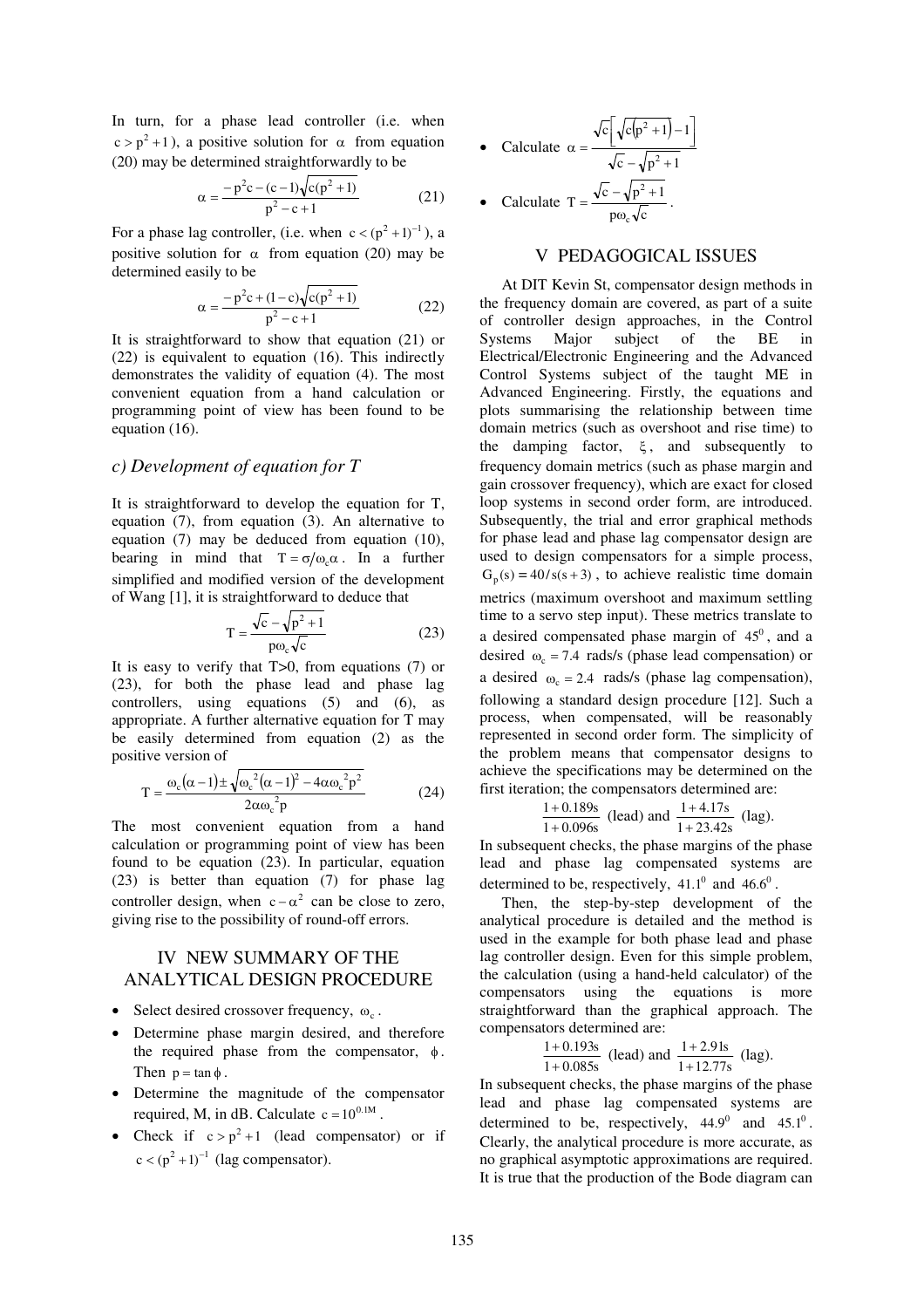be automated using MATLAB (which also eliminated the asymptotic approximations) but, of course, it is also straightforward to automate the analytical procedure by the programming of the equations.

Though the analytical procedure is more direct (particularly for more involved problems), the author has found that, in a learning environment, as previously mentioned, it is important not to treat the method as a recipe, as engineering insight and understanding is consequently reduced. Thus, it is important to introduce the step-by-step full development of the analytical procedure prior to its use. The combination of the development and application of the procedure allows a similar level of insight to be obtained with the analytical method as with the trial and error graphical approach.

Of course, the achievement of the time domain metrics used in the design examples provide a somewhat one-dimensional view of closed loop system performance. Subsequently, the design is evaluated by considering disturbance rejection, robustness to process variations and model uncertainty and sensitivity to measurement noise, in addition to set-point tracking performance. Such evaluation is done using SIMULINK or MATLAB (the latter for determining how, for example, closed loop sensitivity varies with frequency). Thus, the teaching method does not exclude the sensible use of CAD tools. However, these tools are used after the design is completed, as the author's experience is that the teaching method allows increased student understanding, than an approach in which CAD tools are integrated further into the design procedure. The background of the students on one of the courses (ME in Advanced Engineering) is a factor. This course takes students from a wide variety of engineering backgrounds, domestically and internationally. Students from a domestic electrical/electronic engineering background tend to have some familiarity with MATLAB, for example. However, this is not true, in the author's experience, of students from a mechanical engineering background, or international students who typically come from China or India. An over-emphasis on CAD tools is thus unwise.

#### VI CONCLUSIONS

This paper has reported on the teaching of the analytical design procedure for continuous time, single stage phase lead and phase lag controllers. The paper details the step-by-step full development of the analytical method, in a more transparent and studentfriendly manner than heretofore. It has been found that the method of instruction detailed in the paper, followed by the demonstration of the advantages of the analytical approach over the more commonly used trial and error graphical approach, through simulation examples, has led to increased student

understanding. Formal measurement of such increased understanding has not been carried out to date. In further work, the author will consider the use of the universal design chart [36], which allows a direct evaluation of which single-stage controller is appropriate to achieve a given closed loop system specification, and whether it is possible to further improve the quality of the closed loop response with the chosen controller structure.

#### **REFERENCES**

- [1] Wang, F.-Y. (2003). "The exact and unique solution for phase-lead and phase-lag compensation", *IEEE Transactions on Education*, Vol. 46, No. 2, pp. 258-262.
- [2] Wakeland, W.R. (1976). "Bode compensator design", *IEEE Transactions on Automatic Control*, October, pp. 771-773.
- [3] Mitchell, J.R. (1977). "Comments on 'Bode compensator design' ", *IEEE Transactions on Automatic Control*, Vol. AC-22, No. 5, pp. 869- 870.
- [4] Phillips, C.L. (1985). "Analytical Bode design of controllers", *IEEE Transactions on Education*, Vol. E-28, No. 1 pp. 43-44.
- [5] Hang, C.C., Wang, Q.-G. and Ye, Z. (2005). "Tuning of lead compensators with gain and phase margin specifications", Proceedings of the IFAC World Congress, Prague, Czech Republic.
- [6] Kennedy, P.J. (1994). "On analytical frequency domain compensator design", *Proceeding of the 33rd Conference on Decision and Control*, Florida, USA, pp. 2056-2058.
- [7] Anand, D.K. and Zmood, R.B. (1995). *Introduction to Control Systems*, 3rd Edition, Butterworth-Heinemann.
- [8] Buckley, R.V. (1976). *Control Engineering: Theory, Worked Examples and Problems*, MacMillan Press.
- [9] D'Azzo, J.J. and Houpis, C.H. (1995). *Linear control systems analysis and design*, 4<sup>th</sup> edition, McGraw-Hill.
- [10] De Carvalho, J.L.M. (1993). *Dynamical systems and automatic control*, Prentice-Hall Intl (UK) Ltd.
- [11] DiStefano, J.J., Stubberud, A.R. and Williams, I.J. (1990). *Schaum's Theory and Problems: Feedback and Control Systems*, 2nd Edition, McGraw-Hill.
- [12] Dorf, R.C. and Bishop, R.H. (2005). *Modern Control Systems*, Addison-Wesley, 10<sup>th</sup> Edition.
- [13] Dorsey, J. (2002). *Continuous and discrete time control systems. Modeling, Identification, Design and Implementation*, McGraw-Hill
- [14] Driels, M. (1986). *Linear control systems engineering*, McGraw-Hill.